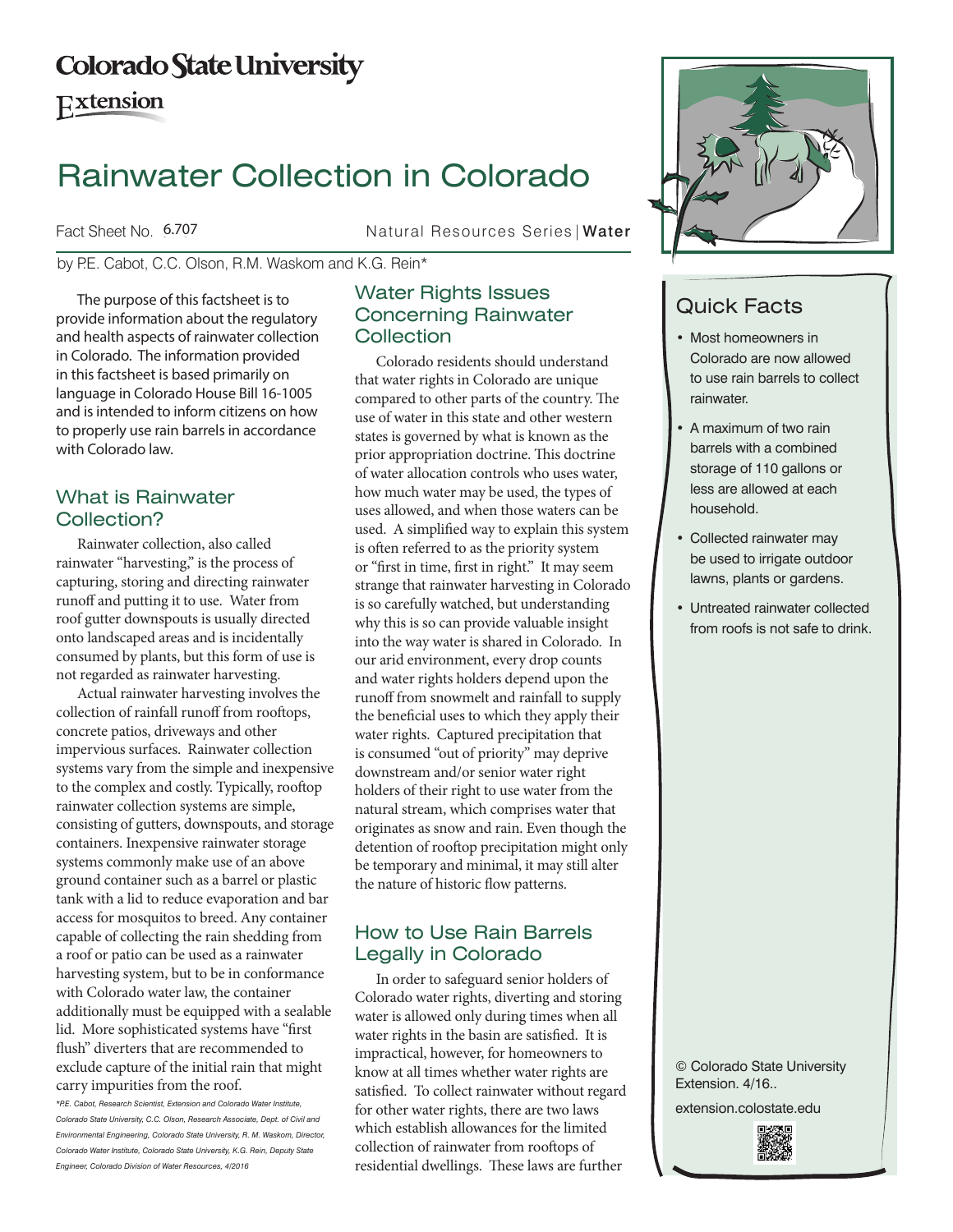described below. Prior to the passage of House Bill 16-1005, in particular, rainwater collection was not permitted except under specific circumstances.

There are several restrictions that are important to follow in order to use rain barrels legally in Colorado. These restrictions differ depending on your residential situation.

#### Rain barrel use under HB16-1005

Under House Bill 16-1005, rain barrels can only be installed at single-family households and multi-family households with four (4) or fewer units. A maximum of two (2) rain barrels can be used at each household and the combined storage of the 2 rain barrels cannot exceed 110 gallons. Rain barrels can only be used to capture rainwater from rooftop downspouts and the captured rainwater must be used on the same property from which the rainwater was captured, for only outdoor purposes, including to water outdoor lawns, plants and/or gardens. Rain barrel water cannot be used for drinking or other indoor water uses.

It is important for rain barrel users to understand that the capture and use of rainwater using rain barrels does not constitute a water right. HB16-1005 includes language that could result in the State Engineer curtailing the use of individual rain barrels if a water right holder can prove that those rain barrels have impacted their ability to receive the water that they are entitled to by virtue of their water right.

#### Rain barrel use under SB09-080

Under special circumstances explained in Senate Bill 09-080, rural residents that qualify for "exempt" wells may collect rainwater with a Rooftop Precipitation Collection System Permit from the Colorado Division of Water Resources. Though these collection system permits do not limit the size of the rain barrel, the water must be collected from the roof of the primary residence and the rainwater may only be used for the uses allowed under the resident's exempt well permit. For example, if the well permit allows for household uses only, then the rainwater could only be applied to non-potable uses in the residence; if the well permit allows for

household uses and outdoor uses including lawn and garden irrigation and/or animal watering, then the rainwater could also be used for those uses.

Colorado residents that qualify for exempt well permits may be able to collect 110 gallons of water under HB16-1005 and collect rainwater for additional uses under SB09-080, so long as they can meet the restrictions described for the two laws.

Rooftop Precipitation Collection System Permit applications can be obtained from the Colorado Division of Water Resources. The application provides notice of intent to collect precipitation and a description of how it will be captured. Instructions on acquiring a rooftop precipitation collection permit can be found at the website for the Colorado Division of Water Resources, under the category "Well Permitting" and sub-category "Rainwater Collection (requiring Exempt Well)." To qualify for a Rooftop Precipitation Collection System Permit, you must satisfy these conditions:

•The property on which you collect the rainwater is residential property.

•You have a permit to use an exempt well, or you are legally entitled to an exempt well for the water supply.

•You collect rainwater only from the rooftop of your domestic residence.

•You use the water only for those uses that are allowed by, and identified on your well permit.

#### Rainwater collection under HB09-1129

Another special circumstance outlined in Colorado HB09-1129 allows developers to participate in pilot projects that harvest rainwater and put it to beneficial, though non-essential, use in the subdivision. These projects may only operate according to an engineered plan, submitted to the state engineer for approval and eventually, to the water court. Individual landowners are not eligible for these pilot projects.

#### Concerns about Mosquitos

In order to prevent rain barrels from becoming mosquito breeding grounds, it is important to follow several best practices. First, although any container can be used to collect rainwater, House Bill 16-1005 requires the container to be equipped with a sealable lid. Fortunately, many rain barrels that can be purchased online or from a local home supply store

have lids. Second, the rain barrel should be completely emptied every month (or less). If you plan to be away from the home for more than a week, you should disconnect your rain barrel from the downspout.

#### Concerns about Water **Quality**

Rain in urban and industrialized areas may contain various impurities absorbed from the atmosphere, including arsenic and mercury. In Colorado, rain is infrequent, but rainwater quality is generally good. However, the infrequency of rainfall results in accumulation of bird droppings, dust and other impurities on rooftops between rain events. The presence of these impurities in collected rainwater is affected by roofing materials, pitch, and area and may occur in high concentrations when it does rain. Heavy metals such as cadmium, copper, lead, zinc, and chromium have been detected in rainwater collected from rooftops. The phenomenon of acid rain can also cause chemical compounds to be leached from roofing materials.

The best strategy is to filter and screen out contaminants before they enter the storage container. Dirty containers may also become a health hazard or a breeding ground for insects and other pests. Various methods can be used to purify rainwater. First-flush diverters ensure a certain degree of water quality in harvested rainwater. The first several gallons of runoff from a gutter, roof, or other surface are likely to contain various impurities such as bird droppings and dust. A first-flush device prevents this initial flow from draining into the storage tank. Many first-flush devices have a simple design. Such devices include tipping buckets that dump when water reaches a certain level. In addition, there are containers with a ball that floats with the rising water to close off an opening after an inflow of 5 gallons. Water is then diverted to a pipe leading to the storage container. This use of simple technology is an attractive feature of rainwater harvesting. Roof washing is not needed for water used solely for irrigation purposes.

Due to concerns surrounding microbial contamination of harvested rainwater, it is not recommended as a source of drinking water for humans. However, properly designed, constructed, and maintained systems that include disinfection steps have been successfully used for private domestic water supplies.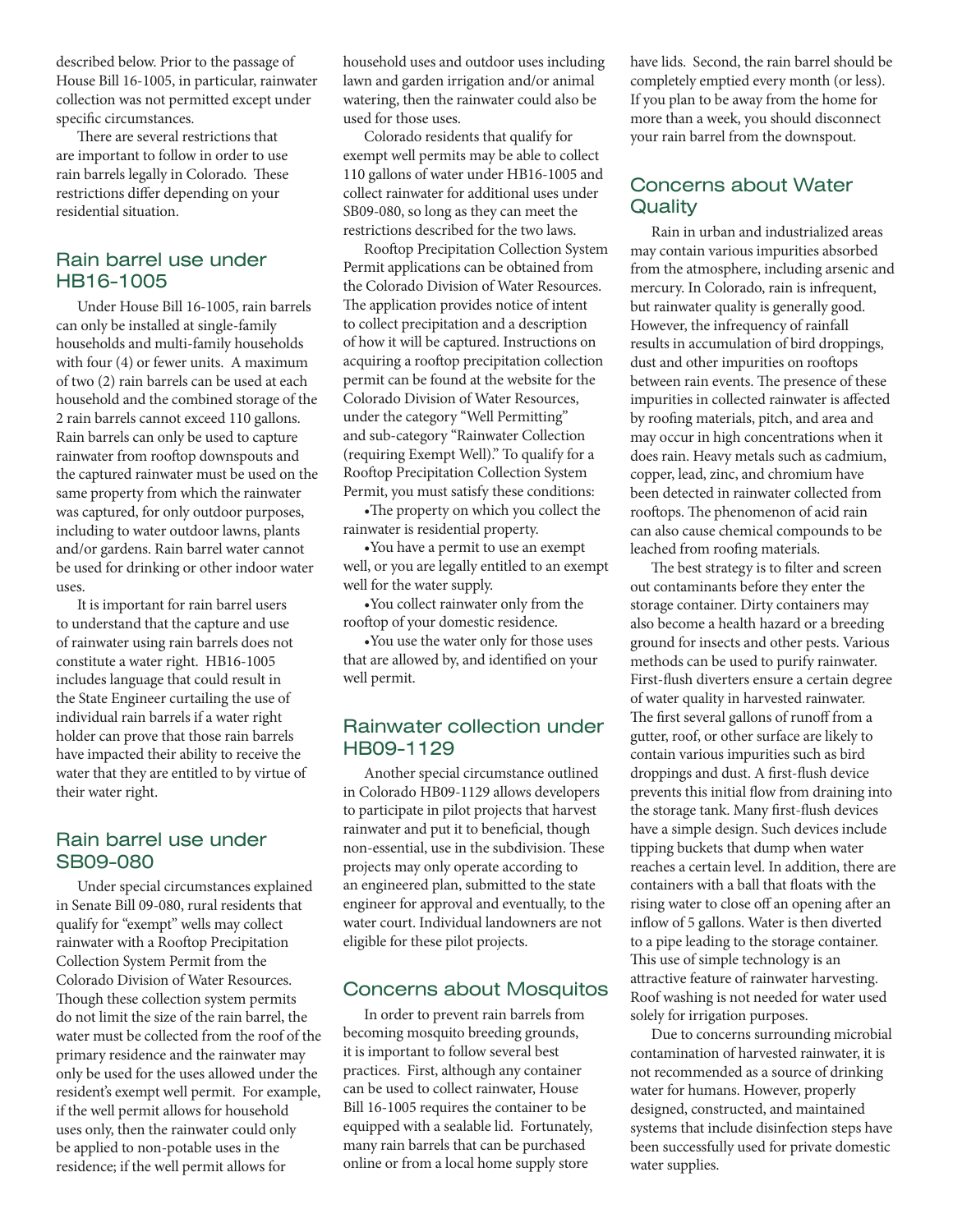#### Homeowner's Association Rain Barrel Restrictions

A homeowner's association (HOA) cannot ban the use of rain barrels by its members, however it can impose "reasonable" aesthetic requirements about the location and/or appearance of rain barrels. For example, an HOA may require that rain barrels be placed in backyards and/or be a certain color that blends into the outdoor landscape.

# Frequently Asked Questions (FAQs)

Q. Do I Need a Permit to Use Rain Barrels?

The passage of HB16-1005 allows the use of two rain barrels without the need for obtaining a special permit, as long as the collected precipitation is used for outdoor purposes, including irrigation of lawns and gardens. However, if you want to use rain barrels as described and allowed by SB09- 080, you will need to obtain a rainwater collection permit from the Colorado Division of Water Resources.

Q. Can I send downspout water onto my garden?

Yes. This situation is acceptable as long as rainwater is directed from the rooftop to the garden.

Q. How much irrigation could I expect to accomplish with rain barrels?

Each time you collect the maximum 110 gallons of water allowed in rain barrels, you can adequately irrigate approximately 180 square feet (a bit smaller than a 15 foot by 15 foot area) of vegetable garden or lawn area with the captured water. This estimate is based on CSU Extension recommendations to water lawns and vegetables gardens with about 1 inch of water during each irrigation cycle. However, a typical rain barrel user can only expect the rain barrels to completely fill about 10-15 times during the growing season, while vegetable gardens and lawns need to be irrigated at least twice as times per year depending on watering practices. Thus, supplemental irrigation will still be necessary to maintain a healthy lawn and vegetable garden.

Q. Can I use rainwater to water my horse/ sheep/chickens?

HB16-1005 permits rainwater collection specifically for landscape uses only. Therefore, rainwater collected in rain barrels as allowed by HB16-1005 cannot be used for animal watering. However, rainwater collected in rain barrels as allowed by a Rooftop Precipitation Collection System Permit issued under SB09-080 can be used for animal watering, but only if the exempt well permit allows animal watering. Refer to the Rain barrel use under SB09-080 section above for more detail.

Q. Can I water an attached greenhouse? Can I water houseplants? What's the line between many houseplants and a greenhouse? Is a sunroom with plants legal?

HB16-1005 permits rainwater collection specifically for outdoor uses. The basic SB09-080 permit stipulating "ordinary household use in one single-family dwelling (no outside use)" would support a reasonable understanding of "ordinary household use in one single-family dwelling (no outside use)" that includes watering of typical household plants in a sunroom or otherwise, especially if the water is taken from indoors. The SB09-080 permit would NOT allow for watering plants in a greenhouse where such a building is specifically dedicated to growing plants. There is no definitional line between "many houseplants" and a greenhouse, unless obviously the greenhouse is an attached room or detached building used specifically dedicated to growing plants.

Q. Can I wash my car with collected rainwater?

HB1005 states that captured rainwater must be used on the same property from which the rainwater was captured, for outdoor purposes only. This could include uses such as washing your car on your property. Permits authorized under SB09- 080 stipulate "ordinary household use" in one single-family dwelling (no outside use) and would NOT allow for car washing. Such use is limited to drinking and sanitary uses inside the home.

Q. Can I fill my outdoor hot tub with rainwater?

No. The permit authorized under SB09-080 stipulating "ordinary household use" would NOT allow the use of captured An appropriation is made when an individual physically takes water from a stream or well (when legally available) and puts that water to beneficial use. The first person to appropriate water and apply that water to use has the first right to that water within a particular stream system. This person, after receiving a court decree verifying their priority status, then becomes the senior water right holder and that water right must be satisfied before any other water rights are filled. In Colorado, the state engineer and director of the Colorado Division of Water Resources, has the statutory obligation to protect all vested water rights. The process of allocating water to various water users is traditionally referred to as water rights administration, and is the responsibility of the Division of Water Resources.

rainwater to fill an outdoor hot tub. This includes single-family or multiple dwelling unit situations.

Q. Can I flush my toilet with rainwater? HB16-1005 permits rainwater collection specifically for nonpotable outdoor uses only. Therefore, rainwater collected in rain barrels as allowed HB16-1005 cannot be used for flushing toilets. However, flushing toilets would be considered "ordinary household use" and rainwater collected in rain barrels as allowed by a Rooftop Precipitation Collection System Permit issued under SB09-080 would be allowed.

Q. Can I put a dog – water dish outside? Can I wash my windows outside? Can I empty used water outside? Can I water a pot of flowers by my front door?

There are endless scenarios that are both humorous and pedantic. The basics of rainwater collection in Colorado are that it may be collected and used for lawns, gardens and landscapes. If you have a permit for rainwater collection under SB09-080, you may use the rainwater as a substitute for water that would ordinarily be pumped from your private exempt well and subject to the limitations of your well permit.